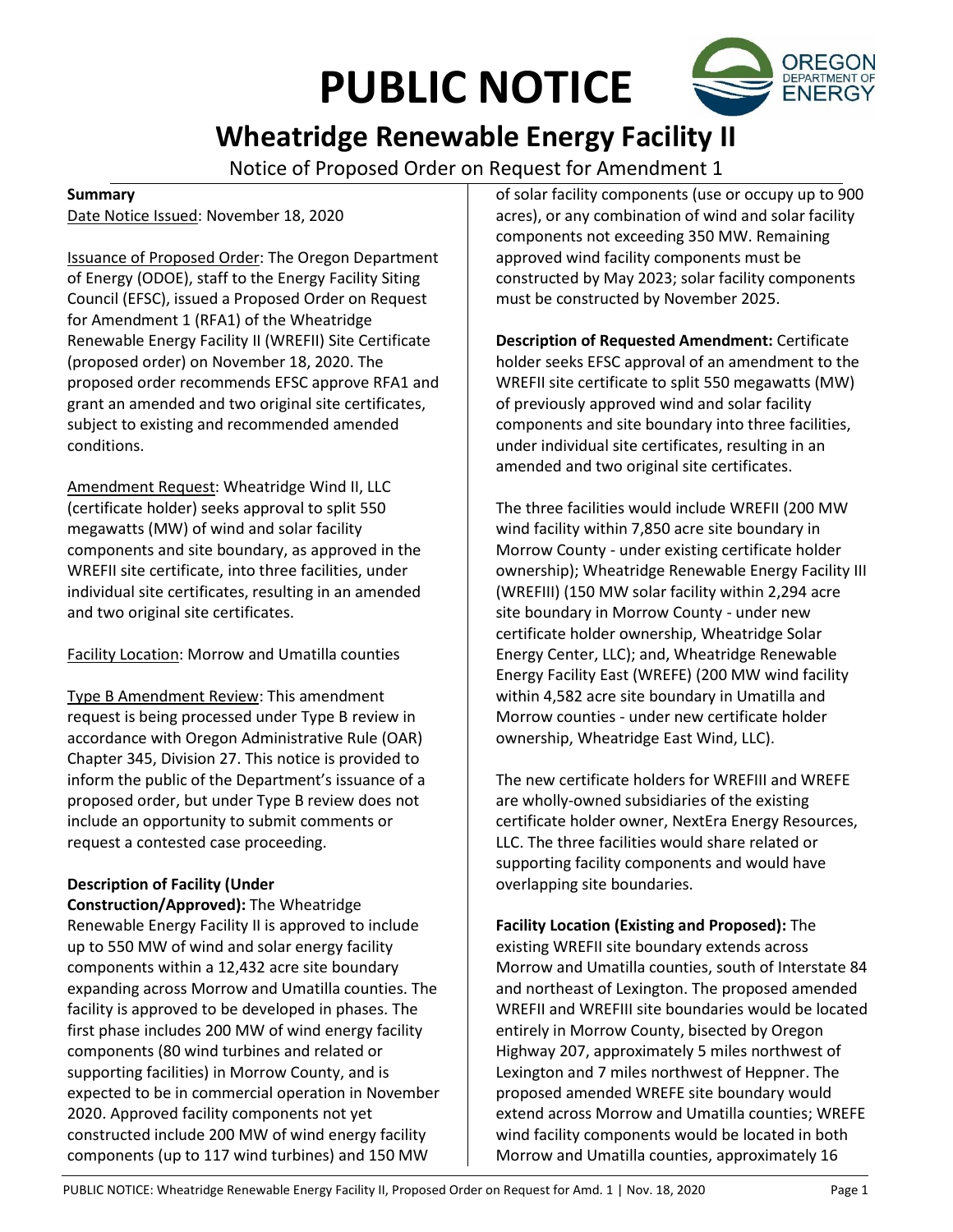miles northwest of Heppner. WREFII, WREFIII and WREFE site boundary area would overlap in parts of the transmission line corridor extending from the wind facility components in Umatilla County to the WREFII collector substation in Morrow County. Maps presenting the proposed amended site boundaries and regional location of WREFII, WREFIII and WREFE are provided at the end of this notice. For detailed maps, please see Figures 1 through 4 in RFA1 on the Department's website at:

[https://www.oregon.gov/energy/facilities](https://www.oregon.gov/energy/facilities-safety/facilities/Pages/WREF-II.aspx)[safety/facilities/Pages/WREF-II.aspx,](https://www.oregon.gov/energy/facilities-safety/facilities/Pages/WREF-II.aspx) or visit our online mapping tool at [https://tinyurl.com/EFSCmap.](https://tinyurl.com/EFSCmap)

**EFSC Review Process:** The amendment request is being processed under "Type B" review, per OAR 345-027-0368 and -0372. The proposed order considers all comments received on the record of the draft proposed order within EFSC jurisdiction. The proposed order recommends approval of the changes proposed in RFA1 and issuance of an amended WREFII site certificate and two original site certificates for WREFIII and WREFE, based entirely on previously imposed site certificate conditions and mitigation plans, unless otherwise evaluated in the order.

EFSC will review the proposed order at its November 19, 2020 meeting to be held remotely with opportunity for attendance via teleconference (phone) or WebEx (internet log-in). EFSC, may adopt, modify or reject the proposed order based on the considerations described in OAR 345-027-0375. In a written final order, EFSC shall either grant or deny issuance of an amended and two original site certificates. Judicial review of Council's final order granting or denying the amendment request is as described in OAR 345-027-0372(5) and Oregon Revised Statute 469.403. For more information relating to EFSC standards, please visit: [http://www.oregon.gov/energy/facilities](http://www.oregon.gov/energy/facilities-safety/facilities/Pages/Siting-Standards.aspx)[safety/facilities/Pages/Siting-Standards.aspx](http://www.oregon.gov/energy/facilities-safety/facilities/Pages/Siting-Standards.aspx)

#### **Receipt of this Notice:**

Please note that you may be receiving this notice for multiple reasons:

- 1. You own property within or adjacent to (within 500 feet) the property on which the facility (existing and proposed) site boundaries are located. You will automatically receive all future notices on this facility.
- 2. You have requested to receive paper notices on the Wheatridge Wind Energy Facility or Wheatridge Renewable Energy Facility II. If you wish to be removed from this mailing lists, please contact Sarah Esterson.
- 3. You have previously signed up via GovDelivery/ClickDimensions or by contacting ODOE to receive notices related to the Wheatridge Wind Energy Facility or Wheatridge Renewable Energy Facility II or all EFSC projectrelated notices. You will automatically receive all future notices per your request, unless you unsubscribe via ClickDimensions or by contacting ODOE.

**More Information:** Please contact Sarah Esterson, Senior Policy Advisor, at the phone, email address or mailing address listed in this notice.

Sarah Esterson, Senior Policy Advisor Oregon Department of Energy 550 Capitol Street NE, 1<sup>st</sup> Floor Salem, OR 97301 Email[: sarah.esterson@oregon.gov](mailto:sarah.esterson@oregon.gov) Phone: 503-373-7945

More information about the facility and updates on the review process is available using any of the following options.

**1) Oregon Department of Energy's webpage:** More details on WREFII including RFA1, Draft Proposed Order and Proposed Order are available online at: [https://www.oregon.gov/energy/facilities](https://www.oregon.gov/energy/facilities-safety/facilities/Pages/WREF-II.aspx)[safety/facilities/Pages/WREF-II.aspx.](https://www.oregon.gov/energy/facilities-safety/facilities/Pages/WREF-II.aspx)

Additional resources to help you participate in the state siting process can be found at: [http://www.oregon.gov/energy/facilities](http://www.oregon.gov/energy/facilities-safety/facilities/pages/default.aspx)[safety/facilities/pages/default.aspx](http://www.oregon.gov/energy/facilities-safety/facilities/pages/default.aspx)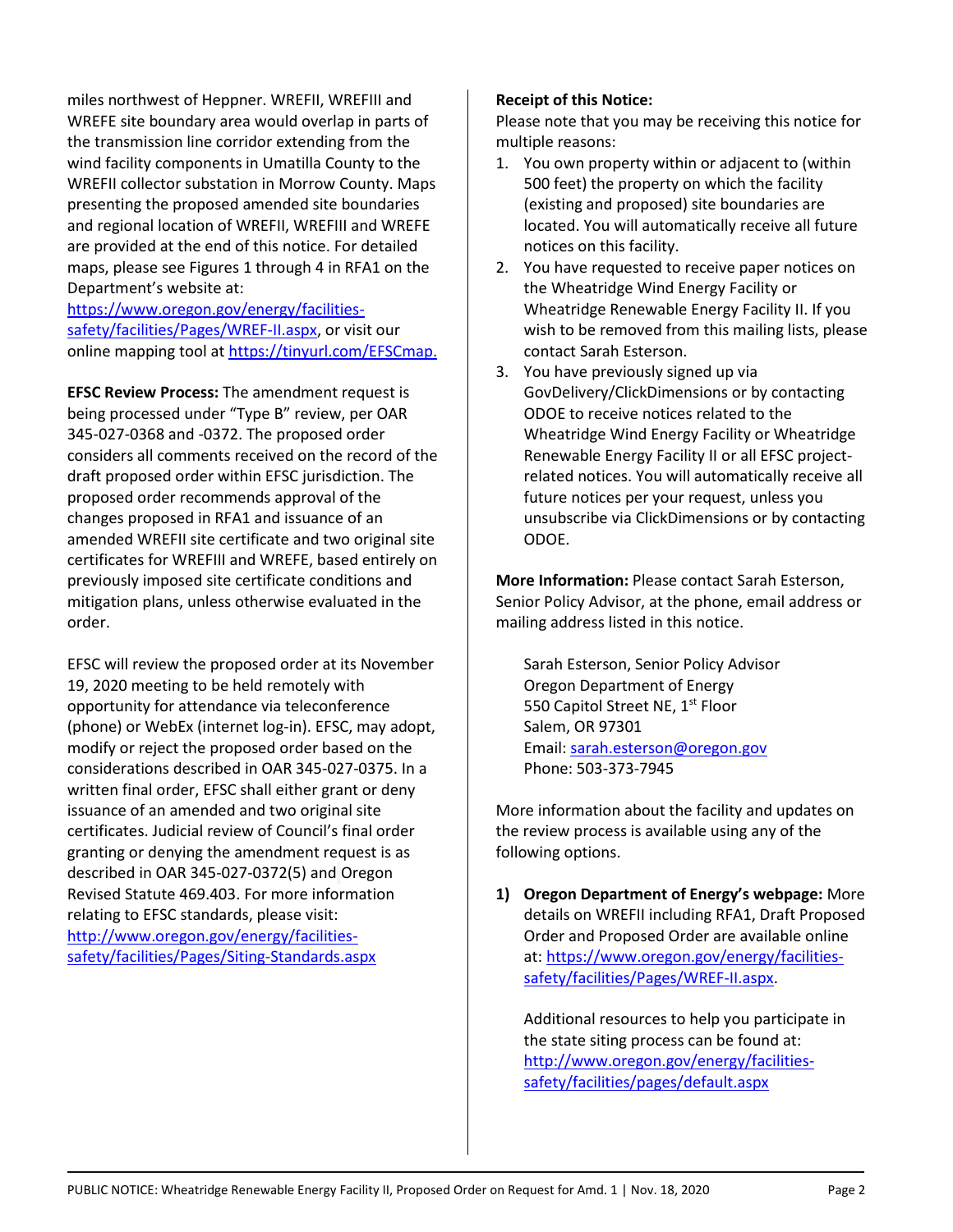**2) Updates by email/mail:** Subscribe to ClickDimensions, a self-managed, automated email system that sends notices and updates on WREFII as well as any or all other energy facilities and events under EFSC jurisdiction. For more information, please visit: [https://tinyurl.com/ODOE-EFSC.](https://tinyurl.com/ODOE-EFSC)

To receive notices by U.S. Mail, please contact Sarah Esterson.

#### **3) In hardcopy:**

Hard copies of RFA1, Draft Proposed Order and Proposed Order are available for public inspection at following location at no cost. Hard copies will be provided at reasonable cost upon request to the Department:

Oregon Department of Energy 550 Capitol Street NE Salem, OR 97301

Please contact Sarah Esterson if you wish to arrange a time to inspect RFA1, Draft Proposed Order or Proposed Order.

#### **Accessibility information:**

The Oregon Department of Energy is committed to accommodating people with disabilities. If you require any special physical or language accommodations, or need information in an alternate format, please contact Michiko Mata at 503-378-3895, toll-free in Oregon at 800-221-8035, or email to [michiko.mata@oregon.gov.](mailto:michiko.mata@oregon.gov)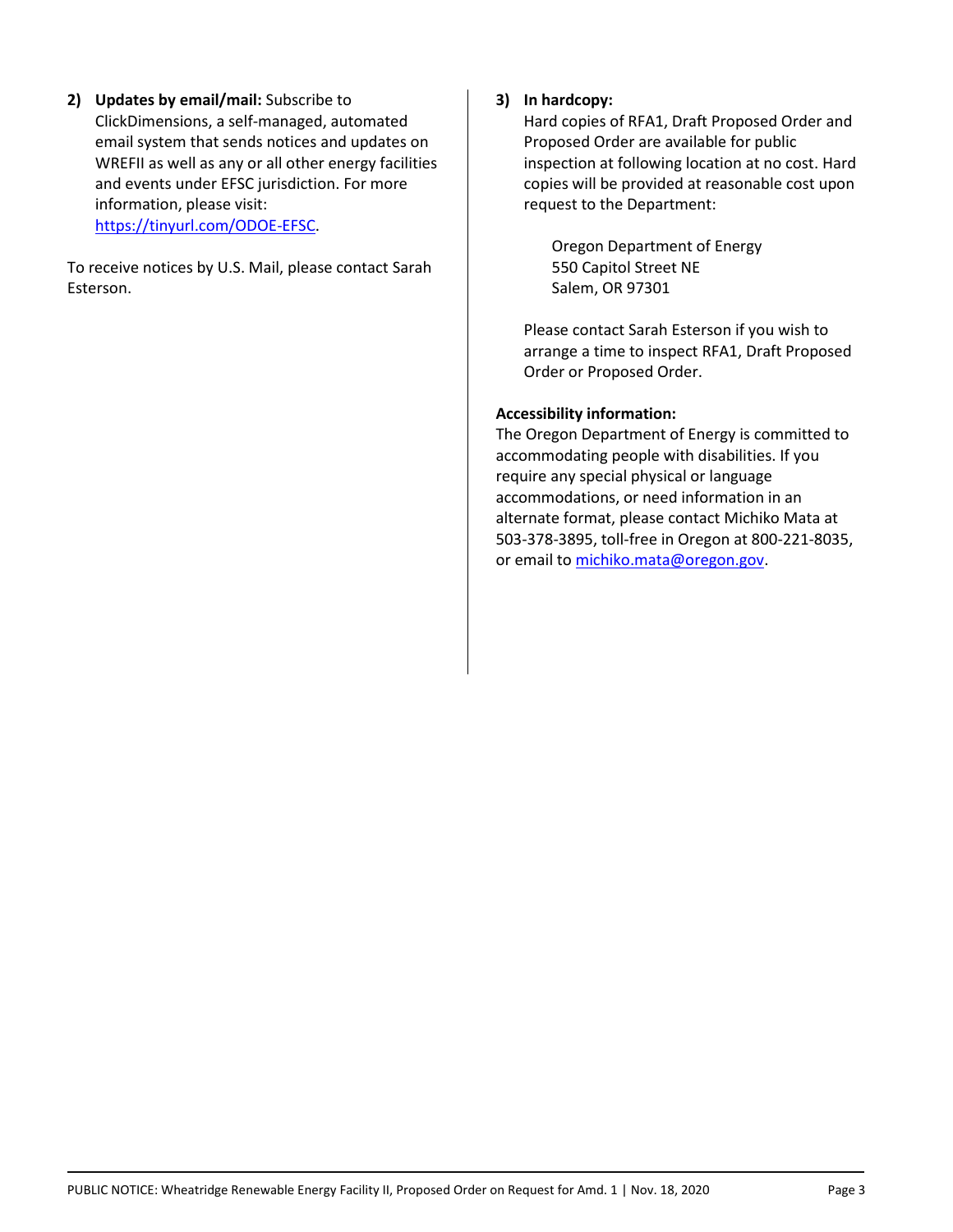#### **Figure 1: Proposed WREFII Site Boundary**

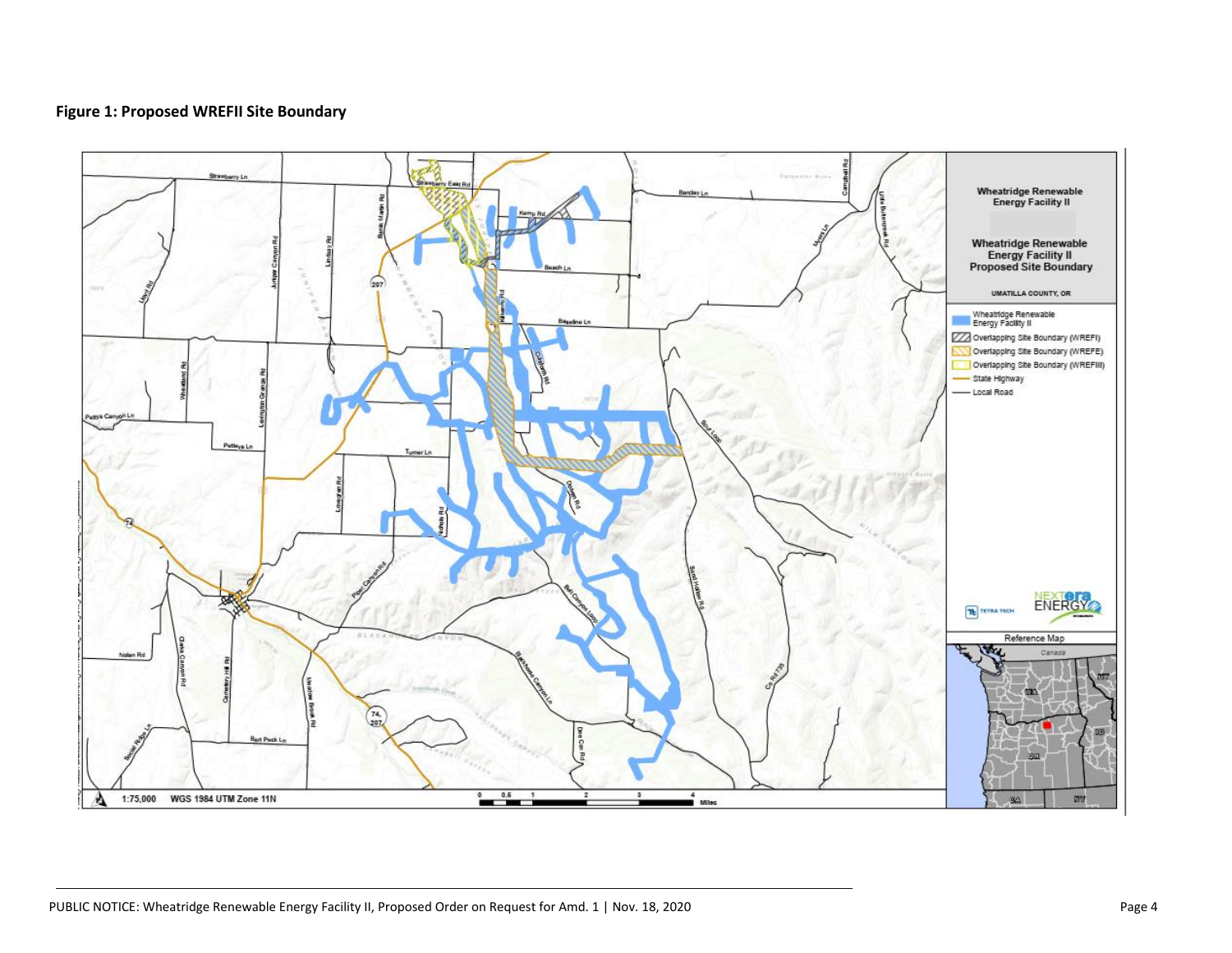